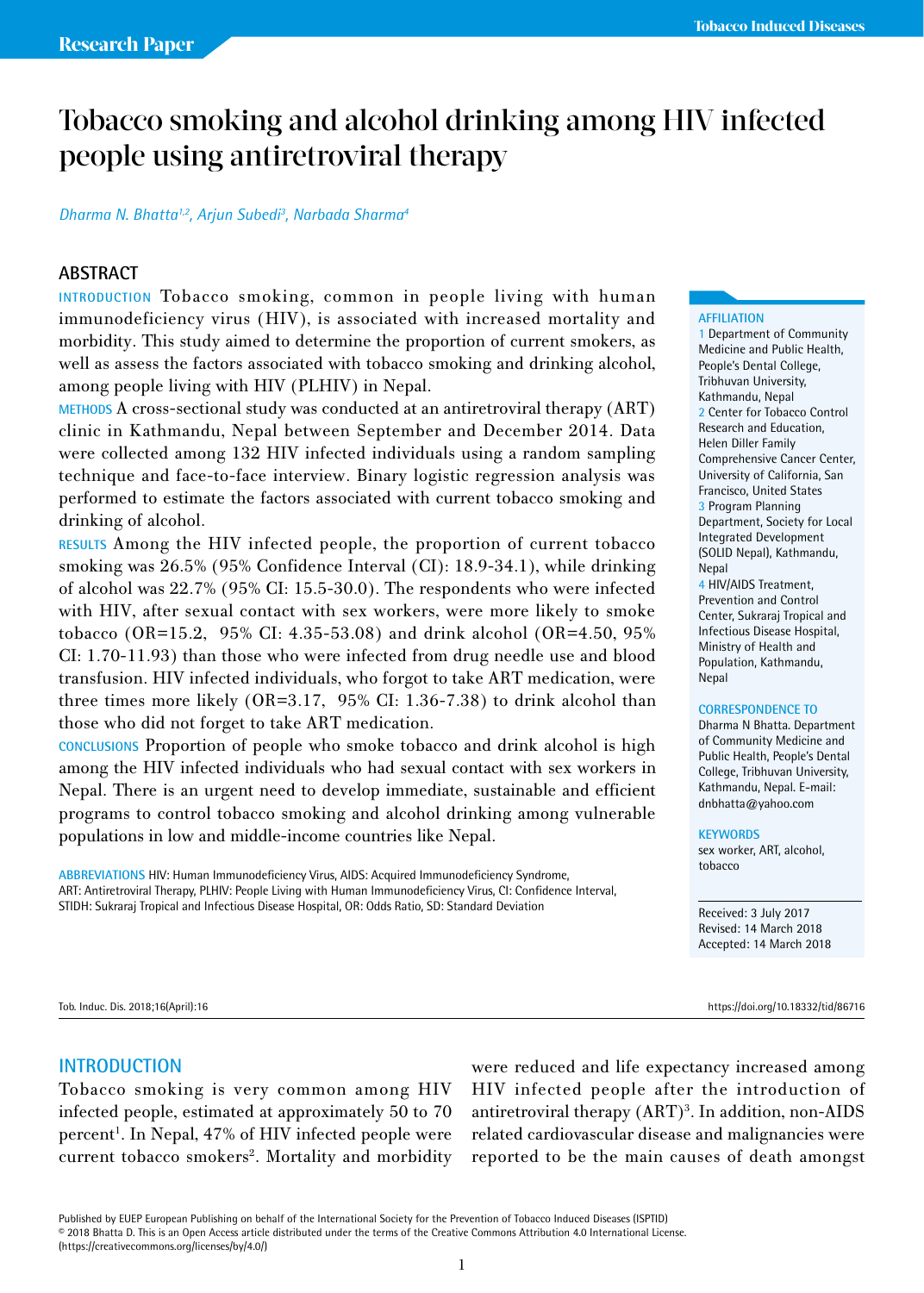people living with HIV (PLHIV) compared to the general population<sup>4-6</sup>. However, death caused by the side effects and the long-term toxicity of ART amongst PLHIV remain unclear<sup>7</sup>. Smoking tobacco among PLHIV alters immune and virological responses, leading to increased vulnerability to infection, tuberculosis and low adherence of ART8,9. On the other hand, life expectancy was found lower among tobacco smoking PLHIV than in non-smoking PLHIV<sup>10</sup>. Tobacco products were associated with higher mortality among PLHIV compared with just being infected with HIV<sup>11</sup>. Unemployment, alcohol use, illicit drugs, low ART adherence, low social support, low education level, decreased CD4 cells count and discriminations were found significantly associated with tobacco smoking amongst PLHIV12.

Tobacco smoking increased among PLHIV with alcohol consumption<sup>13</sup>. Drinking of alcohol was higher among PLHIV than the general population $14$ . Alcohol consumption accounted for more deaths among PLHIV than by only HIV and other diseases<sup>15</sup>. Consumption of alcohol produced a toxicity that reacted with ART, resulting in elevated risk of liver diseases, co-infections, development of other diseases, as well as absorption and metabolism of drug and immune dysfunction<sup>16</sup>. Non-adherence to ART, decline of CD4 cells count, increased viral load, rapid development of diseases and delayed on care of HIV were the factors associated with drinking alcohol<sup>17,18</sup>. In addition, risky sexual behavior was also linked to drinking alcohol, which increased the risk of HIV transmission<sup>19</sup>.

The HIV epidemic is high in developing countries. Tobacco and alcohol related health risks are more common among PLHIV. Very few studies are available in Nepal related to the problems of PLHIV. Thus, we aimed to determine the proportion of people who smoke tobacco and drink alcohol, as well as assess the factors associated with tobacco smoking and drinking of alcohol, amongst PLHIV in Nepal.

#### **METHODS**

#### **Study design, settings and participants**

A cross-sectional study was conducted among 132 HIV infected individuals who received antiretroviral therapy (ART) at the ART clinic of the Sukraraj Tropical and Infectious Disease Hospital (STIDH) – a national-level government health care facility for infectious disease control in Kathmandu, Nepal. The STIDH is one of the largest ART clinics in Nepal that provides HIV counseling, testing, nutritional supports, antiretroviral medicines, medical care, opportunistic infection treatment and medicine services. HIV-infected individuals aged 18 years and older were eligible participants of the study. All the participants were randomly selected. We developed a list of 1447 ART receiving clients. The first list was developed using a simple random sampling technique that included 132 clients; the second list was developed when we were not able to interview the clients from the first list. We calculated sample size using a conservative formula with 50% prevalence, 95% confidence level, 10% margin of error and 30% no-response, resulting in a total sample estimation of 132 HIV infected individuals. The study was conducted between September and December 2014 and the response rate was 100%.

A face-to-face interview was conducted with individual participants in a separate room of the ART clinic by the team of trained interviewers using a structured questionnaire. Information was collected with the pre-tested questionnaire in the Nepali language. All the participants were informed about the study objectives and procedures. A written informed consent was obtained from each participant before interview. Firstly, ART numbers were used during random selection of the sampled participants, and later separate numeral codes were developed to ensure confidentiality. This study was approved by institutional ethical review committee of Sukraraj Tropical and Infectious Disease Hospital (STIDH), Kathmandu, Nepal.

## **Measures**

Measures incorporated in the study were demographic and health variables, ART adherence, tobacco smoking and drinking of alcohol. Demographic information obtained from the HIV infected individuals were age, gender, ethnicity, religion, occupation, education, marital status, income, and number of children; health related information included age at HIV diagnosis, duration of ART received, mode of HIV infection, HIV status of the spouse, clinical stage, known co-morbidities, and most recent CD4+ T cell count.

The ART adherence was assessed using the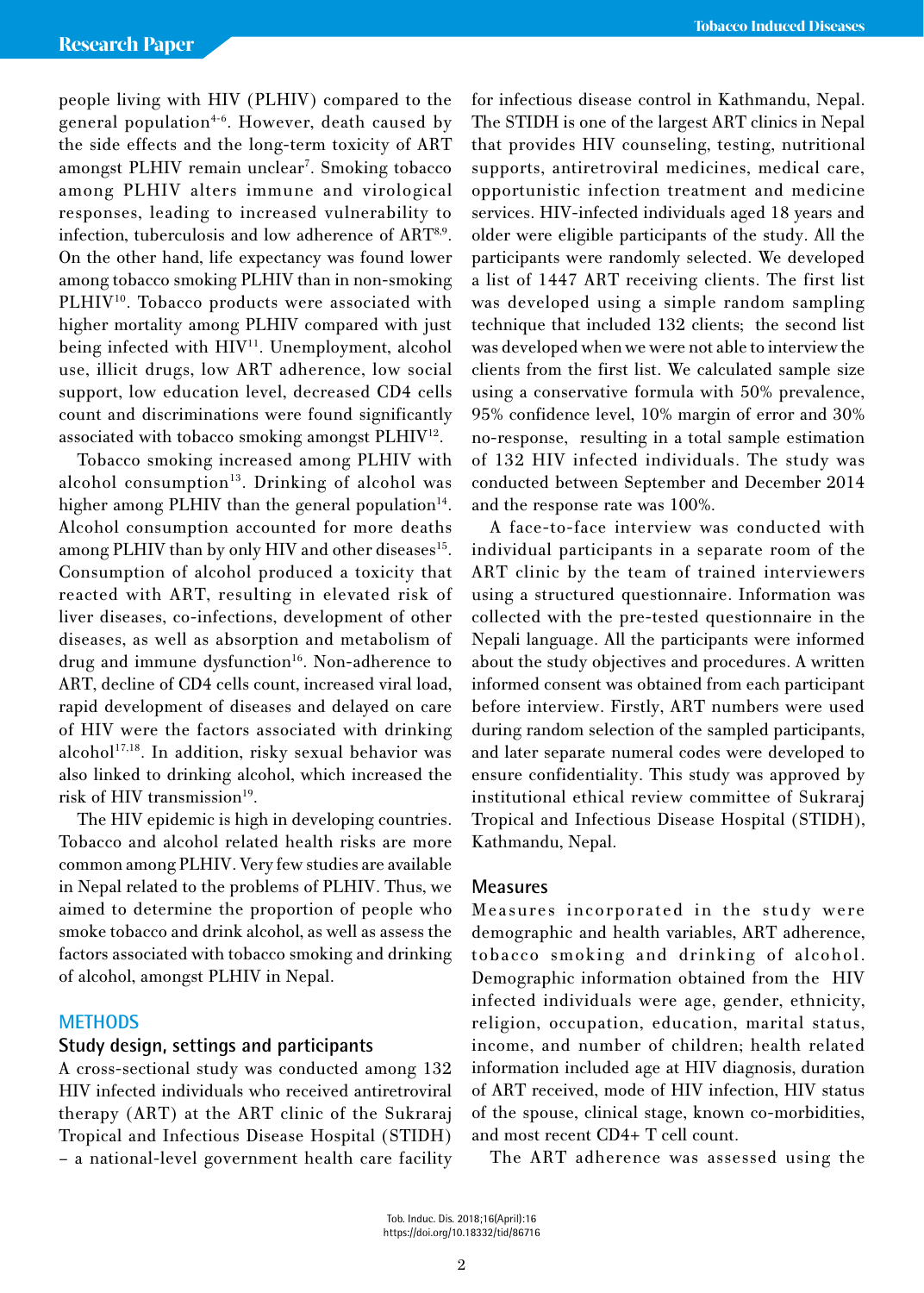question: 'have you ever forgotten your HIV medication?'; with answer 'yes' or 'no'.

# **Outcome variables**

Tobacco smoking was assessed using the question: 'are you a current tobacco smoker?'; with answer 'yes' or 'no'. Similarly, alcohol drinking was assessed using the question: 'are you a current alcohol user?'; with answer 'yes' or 'no'.

Contents of the study instruments were validated with two independent experts and were pre-tested among fifteen HIV infected people. Pre-tested data were only used to refine the questionnaire and were not included in the final analysis.

### **Data analysis**

EpiData version 3.1 was used for data entry. The completeness and the accuracy of the data were checked before and after data entry. The R-software was used to estimate the proportion and other outcomes of the study variables of interest. Significant differences between demographic, health variables and substance use (tobacco and alcohol) were performed by using Fisher's exact test. Binary logistic regression analysis was performed to determine the factors associated with tobacco smoking and alcohol drinking. The unadjusted odds ratio was presented with 95% confidence interval. A p<0.05 was considered as significant.

## **RESULTS**

The mean (SD) age of the participants was 36.1 (7.8) years. The majority (53.0%, 95% CI: 44.4-61.6) of the participants were female. Most of the participants followed the Hindu religion (70.5%, 95% CI: 61.9- 78.1) and were of non-indigenous ethnicity (56.1%, 95% CI: 47.5-64.6) (Table 1). One-third (36.4%, 95% CI: 28.2-45.2) of the participants had not attained formal education. Most of the participants (84.8%, 95% CI: 78.6-91.0) had children and among them 79.5% (95% CI: 70.8-86.5) had  $\leq 2$  children. Monthly per capita income was low, with 64.4% (95% CI: 55.6-72.5) of the participants earning≤ 5000 NPR (1USD=100NPR) (table not shown).

Of the total HIV infected people (PLHIV), onefourth (26.5%, 95% CI:18.9-34.1) were current smokers and one-fifth (22.7%, 95% CI: 15.5-30.0) were current alcohol drinkers (Table 1). The majority

Table 1. Demographic, behavioral and health characteristics of HIV infected people  $(N=132)$ 

| <b>Characteristics</b>                         | $\mathbf{n}$ (%) | $95\%$ CI     |
|------------------------------------------------|------------------|---------------|
| Age in years [mean (SD): 36.1 (7.8)]           |                  |               |
| $\leq 36$                                      | 77 (58.3)        | 49.4-66.8     |
| >36                                            | 55 (41.7)        | $33.1 - 50.6$ |
| Gender                                         |                  |               |
| Male                                           | 62 (47.0)        | 38.3-55.6     |
| Female                                         | 70 (53.0)        | 44.4-61.6     |
| Ethnicity                                      |                  |               |
| Non-indigenous                                 | 74 (56.1)        | 47.5-64.6     |
| Indigenous                                     | 58 (43.9)        | 35.4-52.5     |
| Religion                                       |                  |               |
| Hindu                                          | 93 (70.5)        | 61.9-78.1     |
| Others                                         | 39 (29.5)        | 21.9-38.1     |
| Occupation                                     |                  |               |
| Unemployed                                     | 43 (32.6)        | $24.7 - 41.3$ |
| Informal employee                              | 48 (36.4)        | 28.2-45.2     |
| Formal employee                                | 41 (31.1)        | 23.3-39.7     |
| Current tobacco smoking (last 30 days)         |                  |               |
| Yes                                            | 35(26.5)         | 18.9-34.1     |
| No                                             | 97 (73.5)        | 65.8-81.1     |
| Current alcohol drinking (last 30 days)        |                  |               |
| Yes                                            | 30(22.7)         | 15.5-30.0     |
| N <sub>0</sub>                                 | 102 (77.3)       | 70.0-84.5     |
| Age at HIV diagnosed [mean (SD):34.1(7.9)]     |                  |               |
| $\leq$ 34 Years                                | 75 (56.8)        | 47.9-65.4     |
| $>$ 34 Years                                   | 57 (43.2)        | 34.6-52.1     |
| Mode of HIV infection                          |                  |               |
| Sex worker                                     | 72 (54.5)        | 45.6-62,2     |
| Others                                         | 60 (45.5)        | 36.8-54.3     |
| HIV status of the spouse                       |                  |               |
| Positive                                       | 78 (65.0)        | 56.3-73.6     |
| Negative                                       | 42 (35.0)        | 26.3-43.6     |
| Sexual contact with $(n=100)$                  |                  |               |
| Spouse                                         | 84 (84.0)        | 54.8-71.8     |
| Others                                         | 16 (16.0)        | $7.1 - 18.9$  |
| Condom used during sex last 3 months $(n=100)$ |                  |               |
| Yes                                            | 74 (74.0)        | 65.2-82.7     |
| No                                             | 26 (26.0)        | 17.2-34.7     |
| Ever forget to take ART medication             |                  |               |
| Yes                                            | 55 (41.7)        | $33.1 - 50.6$ |
| No                                             | 77 (58.3)        | 49.4-66.8     |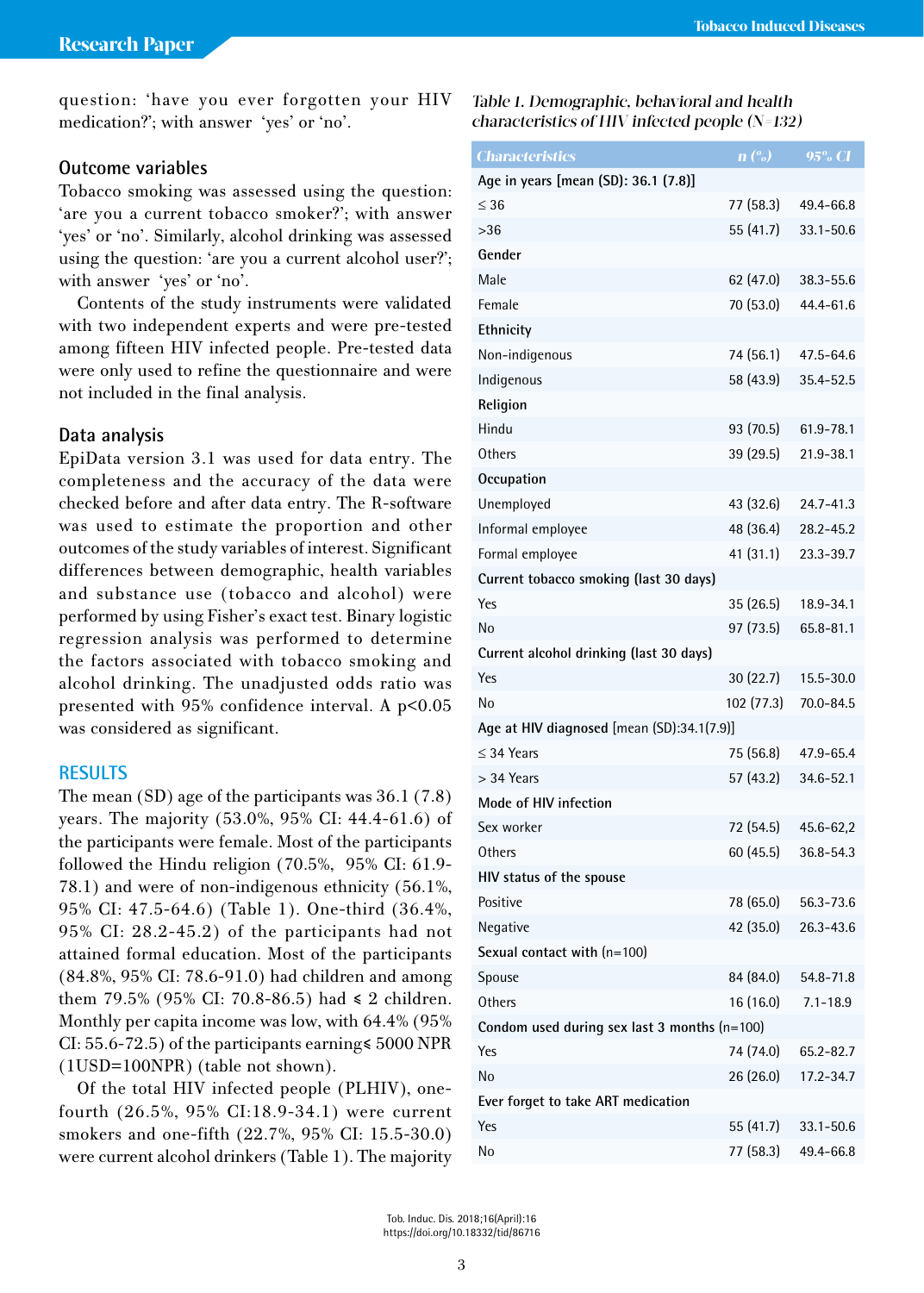of participants (56.8%, 95% CI: 47.9-65.4) were diagnosed with HIV infection at an age  $\leq 34$  years; while 54.5% (95% CI: 45.6-63.2) of participants were found taking ART for less than a year after being diagnosed HIV positive (table not shown). Similarly, the majority of participants 54.5% (95% CI: 45.6-63.2) reported that they were infected from sex workers; 65.0% (95% CI: 56.3-73.6) of the participants' spouses were HIV infected; 75.8% (95% CI: 68.3-83.2) of the participants were sexually active; 16.0% (95% CI: 7.1-18.9) had sexual contact with someone other than the spouse; and one-fourth

of the participants (26.0%, 95% CI: 17.2-34.7) had sexual intercourse without using a condom (Table 1).

The morbidity of tuberculosis among HIV infected participants was 13.6% (95% CI: 7.7-19.6). Around half of the participants (52.3%, 95% CI: 43.4-61.0) were diagnosed as less than or equal to second clinical stage and the average (SD) CD4+T-cell count was 300.6 (SD=158.3) (table not shown). Two-fifths of the respondents (41.7%, 95% CI: 33.1-50.6) had ever forgotten to take ART medication (Table 1).

Table 2 shows significant differences between tobacco smoking and alcohol drinking with

|                                            | <b>Smoking</b>      | <b>Smoking</b>             |              | <b>Alcohol</b>              | <b>Alcohol</b>              |                  |
|--------------------------------------------|---------------------|----------------------------|--------------|-----------------------------|-----------------------------|------------------|
| <b>Characteristics</b>                     | $(n=35)$ Yes $(\%)$ | $(n=97)$ No $\binom{0}{0}$ | $\mathbf{p}$ | $(n=30)$ Yes $\binom{0}{0}$ | $(n=102)$ No $\binom{0}{0}$ | $\boldsymbol{p}$ |
| Age in years                               |                     |                            | 0.84         |                             |                             | 0.84             |
| $\leq 36$                                  | 21(60.0)            | 56 (57.7)                  |              | 17(56.7)                    | 60 (58.8)                   |                  |
| $>36$                                      | 14 (40.0)           | 41 (42.3)                  |              | 13(43.3)                    | 42 (41.2)                   |                  |
| Gender                                     |                     |                            | < 0.01       |                             |                             | 1.00             |
| Male                                       | 30(85.7)            | 32 (33.0)                  |              | 14(46.7)                    | 48 (47.1)                   |                  |
| Female                                     | 5(14.3)             | 65 (67.0)                  |              | 16 (53.3)                   | 54 (52.9)                   |                  |
| Ethnicity                                  |                     |                            | 0.69         |                             |                             | 0.30             |
| Non-indigenous                             | 21 (60.0)           | 53 (54.6)                  |              | 14 (46.7)                   | 60 (58.8)                   |                  |
| Indigenous                                 | 14 (40.0)           | 44 (45.4)                  |              | 16 (53.3)                   | 42 (41.2)                   |                  |
| Religion                                   |                     |                            | 0.52         |                             |                             | 0.01             |
| Hindu                                      | 23(65.7)            | 70 (72.2)                  |              | 15 (50.0)                   | 78 (76.5)                   |                  |
| Others                                     | 12 (34.3)           | 27(27.8)                   |              | 15 (50.0)                   | 24(23.5)                    |                  |
| Occupation                                 |                     |                            | 0.03         |                             |                             | 0.43             |
| Unemployed                                 | 6(17.1)             | 37(38.1)                   |              | 8(26.7)                     | 35 (34.3)                   |                  |
| Informal employee                          | 13(37.1)            | 35(36.1)                   |              | 14(46.7)                    | 34 (33.3)                   |                  |
| Formal employee                            | 16 (45.7)           | 25 (25.8)                  |              | 8(26.7)                     | 33 (32.4)                   |                  |
| Current tobacco smoking                    |                     |                            |              |                             |                             | < 0.01           |
| Yes                                        |                     |                            |              | 14(46.7)                    | 21(20.6)                    |                  |
| No                                         |                     |                            |              | 16 (53.3)                   | 81 (79.4)                   |                  |
| Current alcohol drinking                   |                     |                            | < 0.01       |                             |                             |                  |
| Yes                                        | 14(40.0)            | 16 (16.5)                  |              |                             |                             |                  |
| No                                         | 21(60.0)            | 81 (83.5)                  |              |                             |                             |                  |
| Duration of ART medication after diagnosis |                     |                            | 0.24         |                             |                             | 0.04             |
| < 1 Year                                   | 16(45.7)            | 56 (57.7)                  |              | 11(36.7)                    | 61(59.8)                    |                  |
| $\geq$ 1 Year                              | 19 (54.3)           | 41 (42.3)                  |              | 19 (63.3)                   | 41 (40.2)                   |                  |
| Mode of HIV infection                      |                     |                            | < 0.01       |                             |                             | < 0.01           |
| Sex worker                                 | 32 (91.4)           | 40 (41.2)                  |              | 24 (80.0)                   | 48 (47.1)                   |                  |
| Others                                     | 3(8.6)              | 57 (58.8)                  |              | 6(20.0)                     | 54 (52.9)                   |                  |
| HIV status of the spouse $(n=120)$         |                     |                            | < 0.01       |                             |                             | 0.12             |
| Positive                                   | 8(26.7)             | 70 (77.8)                  |              | 15(51.7)                    | 63 (69.2)                   |                  |
| Negative                                   | 22 (73.3)           | 20 (22.2)                  |              | 14 (48.3)                   | 28 (30.8)                   |                  |

Table 2. Estimated prevalence by demographic-behavioral and health characteristics and substance use (n=132 )

Continued

Tob. Induc. Dis. 2018;16(April):16 https://doi.org/10.18332/tid/86716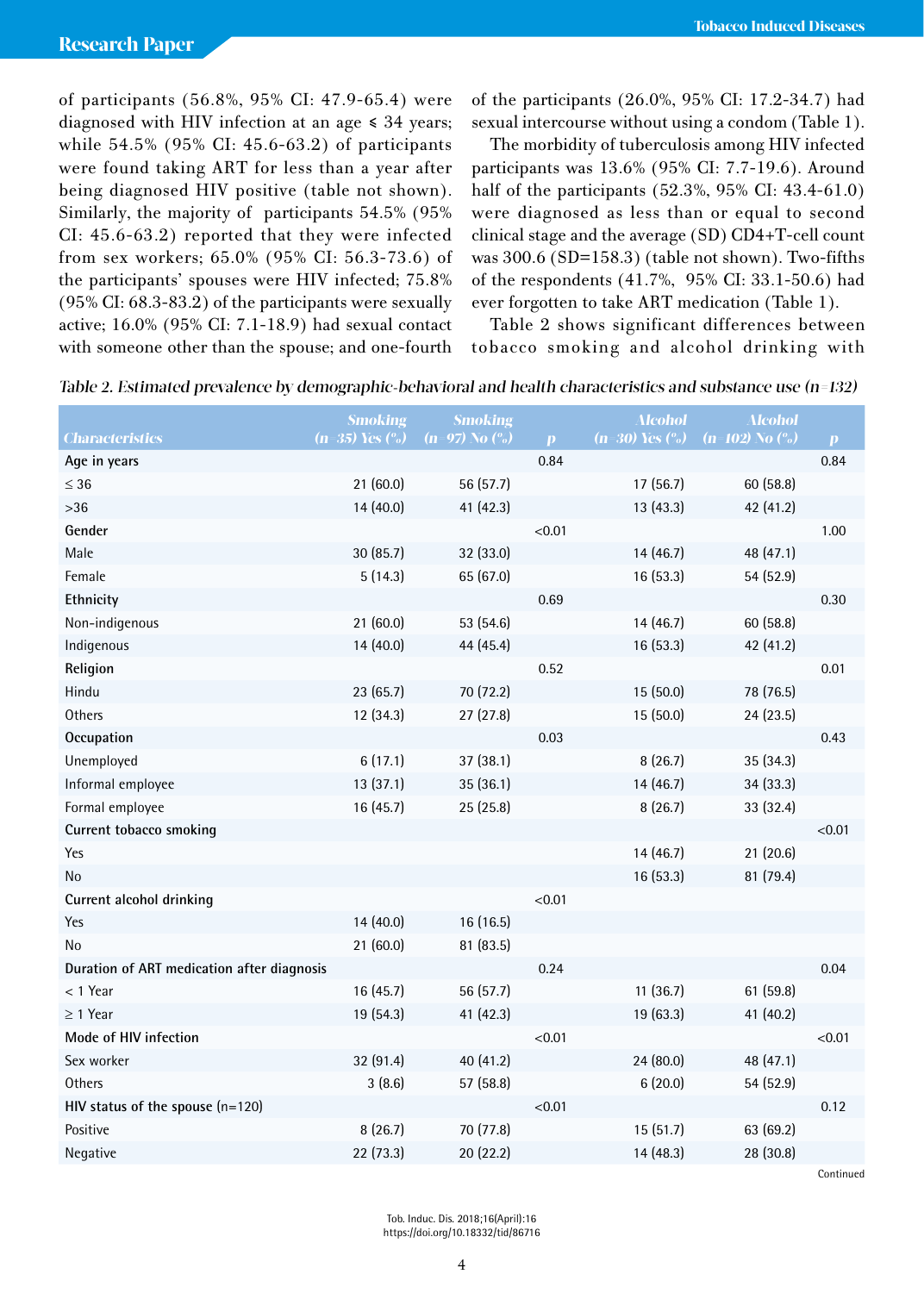#### Table 2. Continued

|                                                   | <b>Smoking</b>      | <b>Smoking</b>             |              | <b>Alcohol</b> | <b>Alcohol</b>                                          |                  |
|---------------------------------------------------|---------------------|----------------------------|--------------|----------------|---------------------------------------------------------|------------------|
| <b>Characteristics</b>                            | $(n=35)$ Yes $(\%)$ | $(n=97)$ No $\binom{0}{0}$ | $\mathbf{D}$ |                | $(n=30)$ Yes $\binom{0}{0}$ $(n=102)$ No $\binom{0}{0}$ | $\boldsymbol{p}$ |
| Sexual contact with $(n=100)$                     |                     |                            | < 0.01       |                |                                                         | < 0.01           |
| <b>Spouse</b>                                     | 22(70.9)            | 62(89.9)                   |              | 16(61.6)       | 68 (91.9)                                               |                  |
| Others                                            | 9(29.1)             | 7(10.1)                    |              | 10(38.4)       | 6(8.1)                                                  |                  |
| Condom used during sex last 3<br>months $(n=100)$ |                     |                            | 0.46         |                |                                                         | < 0.01           |
| Yes                                               | 25(80.6)            | 49 (71.0)                  |              | 10(38.5)       | 64 (86.5)                                               |                  |
| <b>No</b>                                         | 6(19.4)             | 20(29.0)                   |              | 16(61.5)       | 10(13.5)                                                |                  |
| Ever forget to take ART medication                |                     |                            | 0.23         |                |                                                         | 0.01             |
| Yes                                               | 18(51.4)            | 37(38.1)                   |              | 19(63.3)       | 36(35.3)                                                |                  |
| <b>No</b>                                         | 17(48.6)            | 60(61.9)                   |              | 11(36.7)       | 66 (64.7)                                               |                  |

demographic, behavioral and health characteristics. Tobacco smoking was significantly higher among HIV infected males. Tobacco smoking was significantly different by occupation. Tobacco smoking was significantly different between alcohol drinkers and non-drinkers. The highest proportion of tobacco smoking was found among the PLHIV who were infected after sexual contact with sex workers, whereas a lower proportion was found amongst the respondents who had a HIV positive spouse; but a slightly higher proportion was found among those who had sexual contact with their infected spouse.

Alcohol use was significantly different by religion,

tobacco smoking, and duration of ART medication. The highest prevalence of alcohol drinking was found among the respondents who were infected after sexual contact with sex workers; slightly higher prevalence was among those who had sexual contact with their spouse; and lower prevalence was among those who had sexual contact using condoms. Statistically significant difference was found with those variables. Alcohol drinking was higher among HIV infected individuals who ever forgot to take ART medication (Table 2).

Table 3 shows logistic regression results for tobacco smoking and alcohol drinking. Male participants were

|  | Table 3. Logistic regression for substance use among HIV infected people (n=132) |  |
|--|----------------------------------------------------------------------------------|--|
|  |                                                                                  |  |

|                        |           | <b>Tobacco smoking</b> |                  |           | <b>Alcohol drinking</b> |                  |  |
|------------------------|-----------|------------------------|------------------|-----------|-------------------------|------------------|--|
| <b>Characteristics</b> | <b>OR</b> | 95% CI                 | $\boldsymbol{p}$ | <b>OR</b> | $95\%$ CI               | $\boldsymbol{p}$ |  |
| Age in years           |           |                        |                  |           |                         |                  |  |
| $\leq$ 36 – Ref.       |           |                        |                  |           |                         |                  |  |
| $>36$                  | 0.91      | $0.41 - 2.0$           | 0.815            | 1.09      | $0.48 - 2.49$           | 0.833            |  |
| Gender                 |           |                        |                  |           |                         |                  |  |
| Male                   | 12.19     | 4.32-34.38             | < 0.001          | 0.98      | $0.44 - 2.23$           | 0.970            |  |
| Female - Ref.          |           |                        |                  |           |                         |                  |  |
| Ethnicity              |           |                        |                  |           |                         |                  |  |
| Non-indigenous         | 1.25      | $0.57 - 2.73$          | 0.583            | 0.61      | $0.27 - 1.39$           | 0.240            |  |
| Indigenous - Ref.      |           |                        |                  |           |                         |                  |  |
| Religion               |           |                        |                  |           |                         |                  |  |
| Hindu                  | 0.74      | $0.32 - 1.69$          | 0.477            | 0.31      | $0.13 - 0.72$           | 0.007            |  |
| Others - Ref.          |           |                        |                  |           |                         |                  |  |
| Occupation             |           |                        |                  |           |                         |                  |  |
| Unemployed - Ref.      |           |                        |                  |           |                         |                  |  |
| Informal employee      | 2.29      | $0.78 - 6.69$          | 0.130            | 1.80      | $0.67 - 4.84$           | 0.243            |  |
| Formal employee        | 3.95      | 1.36-11.47             | 0.012            | 1.06      | $0.36 - 3.15$           | 0.916            |  |
|                        |           |                        |                  |           |                         |                  |  |

Continued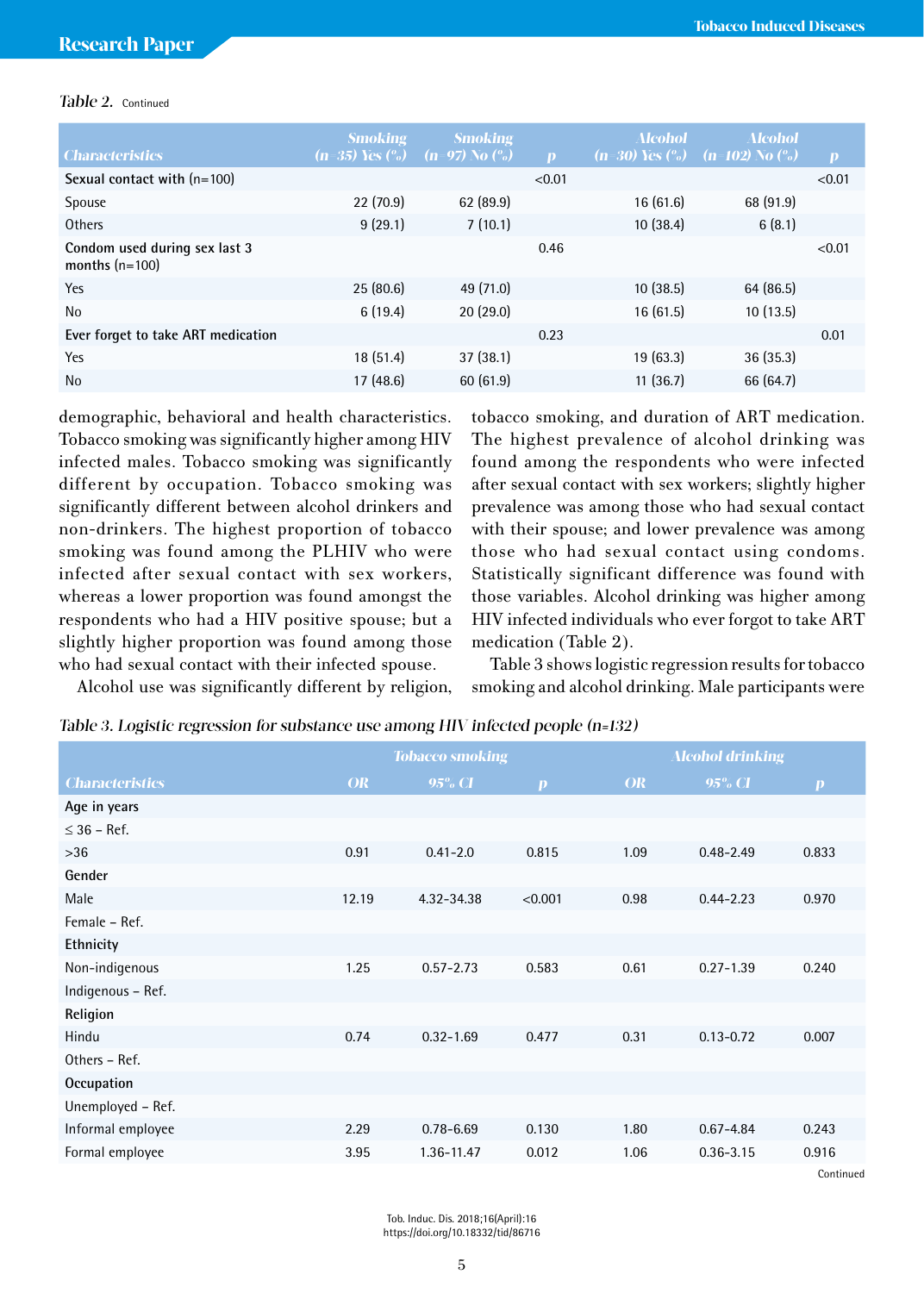# Table 3. Continued

|                                   | <b>Tobacco smoking</b> |               | <b>Alcohol drinking</b> |                          |               |                  |
|-----------------------------------|------------------------|---------------|-------------------------|--------------------------|---------------|------------------|
| <b>Characteristics</b>            | OR                     | $95\%$ CI     | $\boldsymbol{p}$        | OR                       | 95% CI        | $\boldsymbol{p}$ |
| Education                         |                        |               |                         |                          |               |                  |
| No formal education - Ref.        |                        |               |                         |                          |               |                  |
| Formal education                  | 1.61                   | $0.70 - 3.73$ | 0.266                   | 1.44                     | $0.60 - 3.47$ | 0.411            |
| Marital status                    |                        |               |                         |                          |               |                  |
| Single - Ref.                     |                        |               |                         |                          |               |                  |
| Married                           | 1.54                   | $0.60 - 3.95$ | 0.366                   | 1.51                     | $0.56 - 4.09$ | 0.414            |
| Children                          |                        |               |                         |                          |               |                  |
| Yes                               | 1.53                   | $0.47 - 4.94$ | 0.476                   | 3.00                     | 0.65-13.75    | 0.157            |
| No - Ref.                         |                        |               |                         |                          |               |                  |
| Number of children                |                        |               |                         |                          |               |                  |
| $\leq$ 2 – Ref.                   |                        |               |                         |                          |               |                  |
| >2                                | 0.33                   | $0.09 - 1.19$ | 0.090                   | 0.33                     | $0.09 - 1.19$ | 0.09             |
| Per capita income                 |                        |               |                         |                          |               |                  |
| $\leq$ 5000 NPR - Ref.            |                        |               |                         |                          |               |                  |
| > 5000 NPR                        | 1.09                   | $0.49 - 2.44$ | 0.825                   | 2.19                     | $0.95 - 5.01$ | 0.064            |
| Current tobacco smoking           |                        |               |                         |                          |               |                  |
| Yes                               |                        |               |                         | 3.37                     | $1.42 - 8.00$ | 0.006            |
| No - Ref.                         |                        |               |                         |                          |               |                  |
| Current alcohol drinking          |                        |               |                         |                          |               |                  |
| Yes                               | 3.37                   | $1.42 - 8.00$ | 0.006                   | $\overline{\phantom{0}}$ |               |                  |
| No - Ref.                         |                        |               |                         |                          |               |                  |
| Age at HIV diagnosis              |                        |               |                         |                          |               |                  |
| $\leq$ 34 Years - Ref.            |                        |               |                         |                          |               |                  |
| $>$ 34 Years                      | 0.84                   | $0.38 - 1.84$ | 0.658                   | 1.20                     | $0.53 - 2.72$ | 0.661            |
| Age at ART started                |                        |               |                         |                          |               |                  |
| $\leq$ 35 Years - Ref.            |                        |               |                         |                          |               |                  |
| > 35 Years                        | 0.94                   | $0.43 - 2.05$ | 0.88                    | 1.15                     | $0.51 - 2.61$ | 0.732            |
| <b>Duration of ART medication</b> |                        |               |                         |                          |               |                  |
| < 1 Years - Ref.                  |                        |               |                         |                          |               |                  |
| $\geq$ 1 Years                    | 1.62                   | $0.75 - 3.53$ | 0.223                   | 2.57                     | $1.11 - 5.96$ | 0.028            |
| Mode of HIV infection             |                        |               |                         |                          |               |                  |
| Sex worker                        | 15.2                   | 4.35-53.08    | < 0.001                 | 4.50                     | 1.70-11.93    | 0.003            |
| Others - Ref.                     |                        |               |                         |                          |               |                  |
| HIV status of spouse              |                        |               |                         |                          |               |                  |
| Positive                          | 0.10                   | $0.04 - 0.27$ | < 0.001                 | 0.48                     | $0.20 - 1.12$ | 0.088            |
| Negative - Ref.                   |                        |               |                         |                          |               |                  |
| Have sexual contact last 3 month  |                        |               |                         |                          |               |                  |
| Yes                               | 3.14                   | $1.02 - 9.74$ | 0.047                   | 2.46                     | $0.79 - 7.68$ | 0.121            |
| No - Ref.                         |                        |               |                         |                          |               |                  |
| Condom used during sex last       |                        |               |                         |                          |               |                  |
| Yes                               | 1.70                   | $0.61 - 4.77$ | 0.313                   | 0.10                     | $0.03 - 0.27$ | < 0.001          |
| No - Ref.                         |                        |               |                         |                          |               |                  |
| Clinical stages                   |                        |               |                         |                          |               |                  |

Continued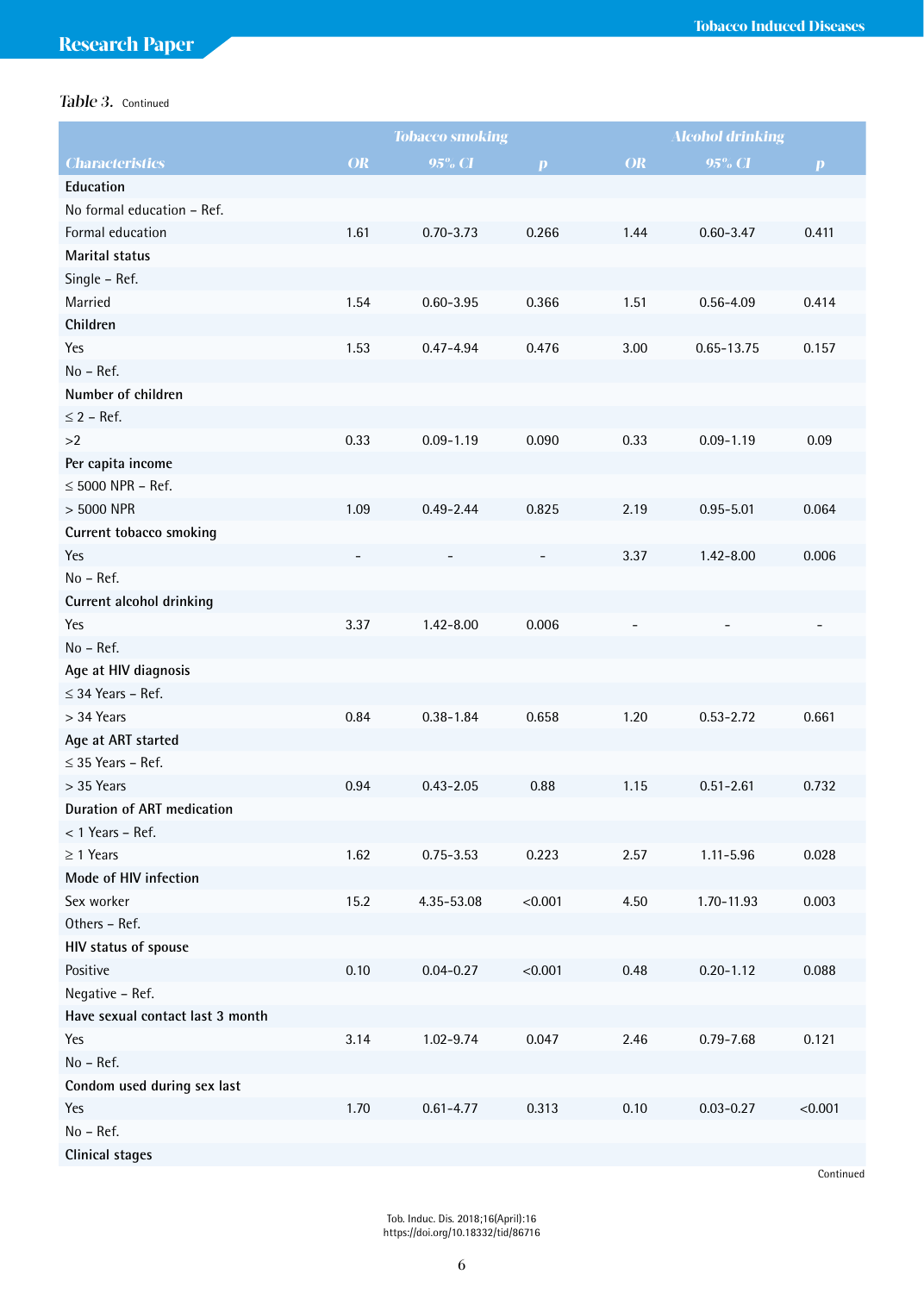#### Table 3. Continued

|                                    | <b>Tobacco smoking</b> |               |                  |           | <b>Alcohol drinking</b> |                  |  |
|------------------------------------|------------------------|---------------|------------------|-----------|-------------------------|------------------|--|
| <b>Characteristics</b>             | <b>OR</b>              | $95\%$ CI     | $\boldsymbol{p}$ | <b>OR</b> | 95% CI                  | $\boldsymbol{p}$ |  |
| $\leq$ 2 Stage – Ref.              |                        |               |                  |           |                         |                  |  |
| >2 Stage                           | 0.77                   | $0.35 - 1.67$ | 0.502            | 0.46      | $0.20 - 1.08$           | 0.076            |  |
| Known morbidities                  |                        |               |                  |           |                         |                  |  |
| <b>Tuberculosis</b>                | 0.51                   | $0.14 - 1.89$ | 0.315            | 0.38      | $0.08 - 1.77$           | 0.220            |  |
| Others - Ref.                      |                        |               |                  |           |                         |                  |  |
| CD4+T-cell count                   |                        |               |                  |           |                         |                  |  |
| $\leq$ 300 count – Ref.            |                        |               |                  |           |                         |                  |  |
| $>$ 300 count                      | 0.53                   | $0.24 - 1.18$ | 0.120            | 0.64      | $0.28 - 1.47$           | 0.292            |  |
| Ever forget to take ART medication |                        |               |                  |           |                         |                  |  |
| Yes                                | 1.72                   | $0.79 - 3.74$ | 0.174            | 3.17      | 1.36-7.38               | 0.008            |  |
| $No - Ref.$                        |                        |               |                  |           |                         |                  |  |

OR = odds ratio, Ref. = reference, CI = confidence interval

more likely to smoke tobacco (OR=12.19, 95% CI: 4.32-34.38, p<0.001) than females, and participants with formal employment were more likely (OR=3.95, 95% CI: 1.36-11.47, p=0.012) to smoke tobacco than those who were unemployed. The participants who were infected after sexual contact with sex workers were more likely (OR=15.2, 95% CI: 4.35-53.08, p<0.001) to smoke tobacco than those who were infected by other than sexual contact. The participants who lived with a HIV infected spouse were less likely (OR=0.10, 95% CI: 0.04-0.27, p<0.001) to smoke tobacco than those who lived with a HIV negative spouse.

Participants who followed the Hindu religion were less likely (OR=0.31, 95% CI: 0.13-0.72, p=0.007) to drink alcohol compared with those who followed another religion than Hinduism. Participants who were taking ART medication for more than or equal to a year were more likely (OR=2.57, 95% CI: 1.11- 5.96, p=0.028) to drink alcohol than those who were taking medication for less than a year. Participants who were infected after sexual contact with sex workers were more likely (OR=4.50, 95% CI: 1.70- 11.93, p=0.003) to drink alcohol than those who were infected by other than sexual contract. HIV infected individuals who used a condom during sexual contact were less likely (OR=0.10, 95% CI: 0.03-0.27, p<0.001) to drink alcohol. HIV infected individuals who ever forgot to take ART medication were three times more likely (OR=3.17, 95% CI: 1.36-7.38, p=0.008) to drink alcohol than those who never forgot to take ART medication (Table 3).

## **DISCUSSION**

The prevalence of tobacco smoking and alcohol drinking among HIV infected people was found to be higher than the general population. Our study revealed that the proportion of tobacco smoking (26.5%) and alcohol drinking (22.7%) among HIV infected people is high.

Male participants revealed the significant association with current tobacco smoking, followed by formal employment, and mode of HIV infection after having sexual contact with sex workers. Our study revealed a higher proportion of tobacco smoking among male PLHIV compared to the national rate<sup>20</sup>. One of the possible reasons of the low prevalence among female respondents could be under reporting in the data by females, which might not replicate the exact prevalence. The degree of under reporting of smoking status by females is unknown in low income countries with strong social and cultural apprehensions against tobacco smoking by females. Our findings revealed current smoking was associated with formal employment, contrary to previous findings that revealed that current smoking was associated with unemployment $2^1$ . Most of those with formal employment can purchase tobacco more easily, which could be a possible reason, while HIV status might result in a weak economic situation resulting in a lack of money to purchase tobacco, as would also be among the unemployed. However, the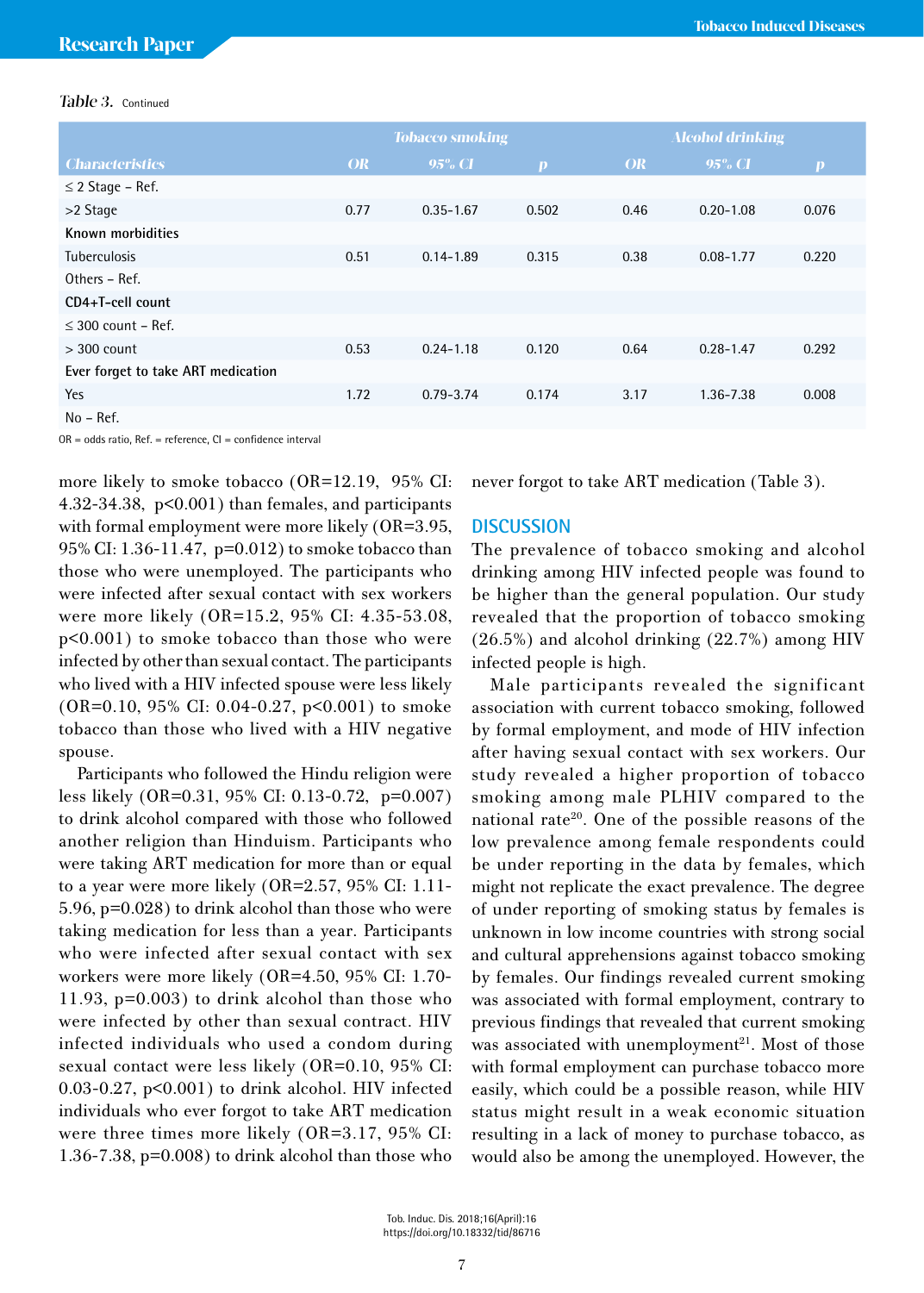result was a bit contradictory as the tobacco smoking prevalence was higher among the low-income group, though not statistically significant. Similarly, previous studies indicated that lower socioeconomic groups were more likely to smoke tobacco<sup>21</sup>. Current tobacco smoking had significantly high prevalence among those who were HIV infected from sex workers. Psychological and depressive states might be the possible reason for being more likely to smoke among PLHIV<sup>22</sup>. Tobacco smoking was low among PLHIV when both members of the couple were HIV infected. If the couple had a similar problem, they might have adjusted themselves to circumstances to avoid depression.

Alcohol drinking was more likely to be associated with current tobacco smoking among PLHIV. This finding indicated that either smoking or alcohol drinking encouraged an individual to trigger coaddiction, among HIV infected individuals. Previous literature revealed that tobacco smoking rate among HIV infected people was higher when someone smoked along with alcohol consumption $13,23,24$ .

The longer the duration of ART medication after HIV diagnosis the more likely the drinking of alcohol, which might be due to more side effects at the beginning of ART medication. The feeling of uncertainty to be cured after ART medication and mental distress might be other reasons to indulge in alcohol drinking<sup>25</sup>. Our findings revealed that prevalence of alcohol drinking was significantly higher among the respondents who were HIV infected from sex workers. Psychological problems could be the main reason for drinking alcohol and persist after feeling of regret<sup>25</sup>. Previous studies have revealed a relationship between alcohol drinking and risky sexual behavior $19,26$ . Another study revealed that sexual intercourse without a condom was associated with a higher likelihood for alcohol consumption among HIV infected people<sup>27</sup>. Our results are in agreement with these findings. Risky sexual behavior increased vulnerability to HIV transmission as well as to other infections. ART medication interruptions were related to the possibility of treatment failure<sup>28</sup>. Our study findings revealed non-adherence of ART medication was associated with alcohol drinking. Stopping ART medication might be because of the fear of interactive toxicity with alcohol that one felt after drinking<sup>16</sup>. Previous literature highlighted that

non-adherence to ART, decline of CD4 cells count, and delayed on care of HIV were associated with alcohol consumption<sup>17,18,29</sup>.

This study has several strengths and limitations. We used probability sampling of HIV infected individuals; and assessed the self-reported information related to substance use and ART medication adherence. Due to the small sample size, we could not include different controlling variables in the regression model. Our findings were based on cross-sectional data and small sample size that limited us from drawing causal inferences. Obtaining information about sensitive behaviors like drug use through the face-to-face interview process could lead to underreporting as a result of social desirability biases. We did not collect initiation time of substance use and the quantity of the substance used. We did not use standardized tools to assess tobacco smoking, alcohol drinking and ART adherence. We did not measure the frequency of alcohol drinking and tobacco smoking, therefore we were unable to perform further analysis. The sample was extracted from a central level ART clinic and the participants were selected from those clients who visited there from across the country to get the services. Therefore, the findings of this study could not be generalized to other HIV infected populations in other settings. However, this study could simplify a significant proportion of substance use among HIV infected people in Nepal to some extent.

#### **CONCLUSIONS**

The proportion of tobacco smoking and alcohol drinking is high among HIV infected people compared to the general population in Nepal. Low ART medication adherence is associated with alcohol drinking. There is an urgent need to develop tobacco cessation and alcohol avoidance cost-effective interventions for HIV infected people. Integrated counseling, tobacco cessation and motivational programs are needed in ART clinics and community settings, which might be helpful to improve the ART medication adherence and help HIV infected people to live longer.

#### **REFERENCES**

1. Rahmanian S, Wewers ME, Koletar S, Reynolds N, Ferketich A, Diaz P. Cigarette smoking in the HIV-infected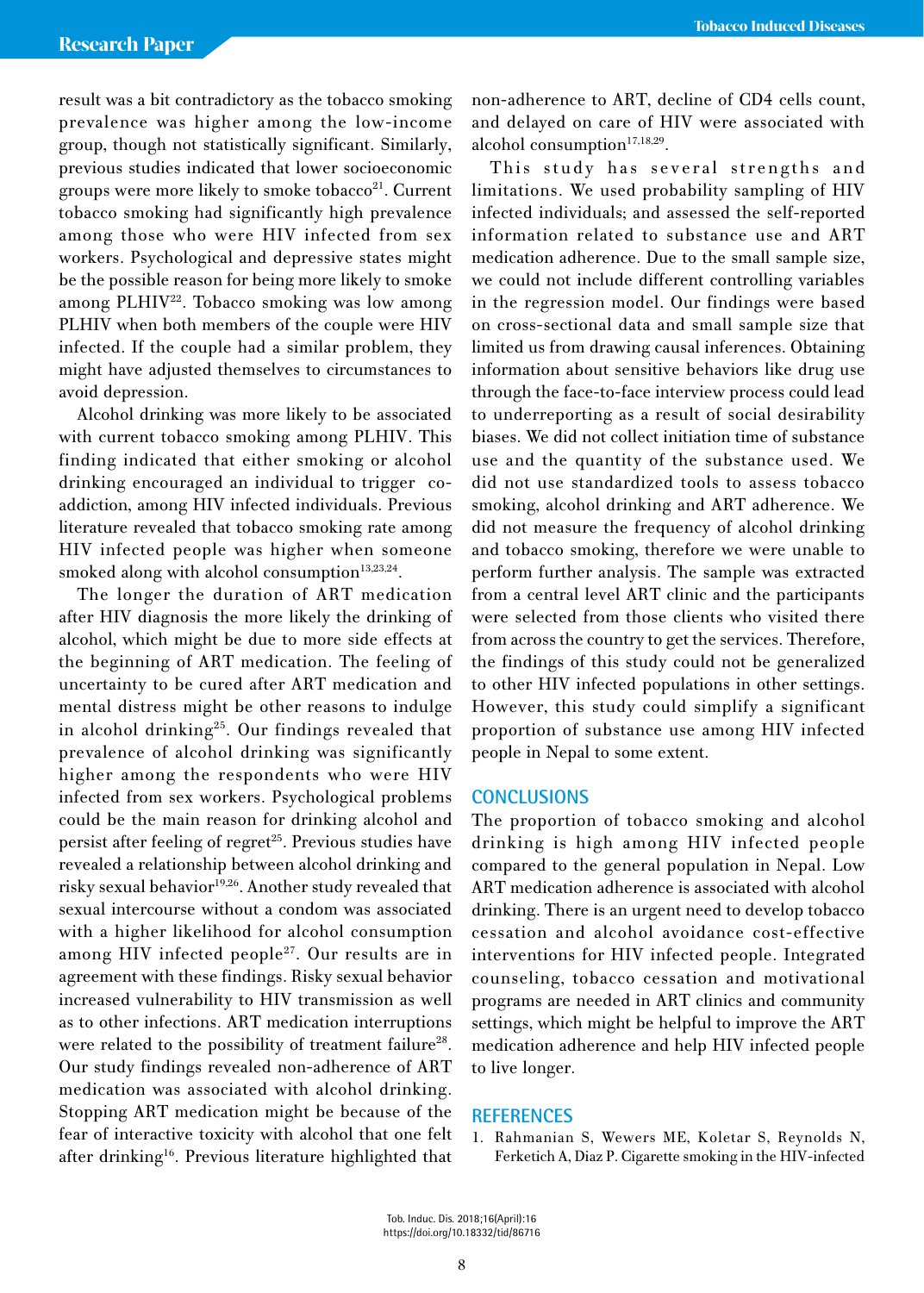population. Proceedings of the American Thoracic Society. 2011;8(3):313-319. doi:10.1513/pats.201009-058wr

- 2. Amiya RM, Poudel KC, Poudel-Tandukar K, Kobayashi J, Pandey BD, Jimba M. Physicians are a key to encouraging cessation of smoking among people living with HIV/ AIDS: a cross-sectional study in the Kathmandu Valley, Nepal. BMC Public Health. 2011;11(1):677. doi:10.1186/1471-2458-11-677
- 3. Aldaz P, Moreno-Iribas C, Egüés N, Irisarri F, Floristan Y, Sola-Boneta J, et al. Mortality by causes in HIV-infected adults: comparison with the general population. BMC Public Health. 2011;11(1):300. doi:10.1186/1471-2458-11-300
- 4. Collaboration ATC. Causes of death in HIV-1 infected patients treated with antiretroviral therapy, 1996- 2006: collaborative analysis of 13 HIV cohort studies. Clinical Infectious Diseases. 2010;50(10):1387-1396. doi:10.1086/652283
- 5. Simmons R, Ciancio B, Kall M, Rice B, Delpech V. Tenyear mortality trends among persons diagnosed with HIV infection in England and Wales in the era of antiretroviral therapy: AIDS remains a silent killer. HIV Medicine. 2013;14(10):596-604. doi:10.1111/hiv.12045
- 6. Collaboration ATC. Mortality of HIV-infected patients starting potent antiretroviral therapy: comparison with the general population in nine industrialized countries. International Journal of Epidemiology. 2009:38(6). doi:10.1093/ije/dyp306
- 7. Lucas S. Causes of death in the HAART era. Current Opinion in Infectious Diseases. 2012;25(1):36-41. doi:10.1097/qco.0b013e32834ef5c4
- 8. Feldman JG, Minkoff H, Schneider MF, Gange SJ, Cohen M, Watts DH, et al. Association of cigarette smoking with HIV prognosis among women in the HAART era: a report from the women's interagency HIV study. American Journal of Public Health. 2006;96(6):1060. doi:10.2105/ajph.2005.062745
- 9. Bates MN, Khalakdina A, Pai M, Chang L, Lessa F, Smith KR. Risk of tuberculosis from exposure to tobacco smoke: a systematic review and meta-analysis. Archives of Internal Medicine. 2007;167(4):335-342. doi:10.1001/archinte.167.4.335
- 10. Helleberg M, May MT, Ingle SM, Dabis F, Reiss P, Fätkenheuer G, et al. Smoking and life expectancy among HIV-infected individuals on antiretroviral therapy in Europe and North America. AIDS. 2015;29(2):221. doi:10.1097/qad.0000000000000540
- 11.Mokdad AH, Marks JS, Stroup DF, Gerberding JL. Actual causes of death in the United States, 2000. JAMA. 2004;291(10):1238-1245. doi:10.1001/jama.291.10.1238
- 12. Tamí-Maury I, Vidrine DJ, Fletcher FE, Danysh H, Arduino R, Gritz ER. Poly-tobacco use among HiVpositive smokers: implications for smoking cessation efforts. Nicotine & Tobacco Research. 2013;15(12). doi:10.1093/ntr/ntt107
- 13. Hall HI, Song R, Rhodes P, Prejean J, An Q, Lee LM, et al.

Estimation of HIV incidence in the United States. JAMA. 2008;300(5):520-529. doi:10.1001/jama.300.5.520

- 14. Selnes OA. Impact of HIV infection and alcohol on cognition: a review. Neurobehav Hiv Med. 2010;2:85-94. doi:10.2147/nbhiv.s7364
- 15. Bryant KJ, Nelson S, Scott Braithwaite R, Roach D. Integrating HIV/AIDS and alcohol research. Alcohol Health & Research World. 2010;33(3):167.
- 16. Braithwaite RS, Bryant KJ. Influence of alcohol consumption on adherence to and toxicity of antiretroviral therapy and survival. Alcohol Research & Health. 2010;33(3):280.
- 17. World Health Organization. Global status report on alcohol and health-2014. Published, 2014. Accessed July 3, 2017.
- 18. Neuman MG, Schneider M, Nanau RM, Parry C. Alcohol consumption, progression of disease and other comorbidities, and responses to antiretroviral medication in people living with HIV. AIDS Research and Treatment. 2012. doi:10.1155/2012/751827
- 19. Bhatta DN. HIV-related sexual risk behaviors among male-to-female transgender people in Nepal. International Journal of Infectious Diseases. 2014;22:11- 15. doi:10.1016/j.ijid.2014.01.002
- 20. World Health Organization. WHO global report on trends in prevalence of tobacco smoking 2015. http://apps.who. int/iris/bitstream/10665/156262/1/9789241564922\_ eng.pdf. Published, 2015. Accessed July 3, 2017.
- 21. Shirley DK, Kesari RK, Glesby MJ. Factors associated with smoking in HIV-infected patients and potential barriers to cessation. AIDS Patient Care and STDs. 2013;27(11):604-612. doi:10.1089/apc.2013.0128
- 22.Kee MK, Lee SY, Kim NY, Lee JS, Kim JM, Choi JY, et al. Anxiety and depressive symptoms among patients infected with human immunodeficiency virus in South Korea. AIDS Care. 2015;27(9):1174-1182. doi:10.1080/09540121.2015.1035861
- 23. Barrett SP, Darredeau C, Pihl RO. Patterns of simultaneous polysubstance use in drug using university students. Human Psychopharmacology: Clinical and Experimental. 2006;21(4):255-263. doi:10.1002/hup.766
- 24.Reynolds NR. Cigarette smoking and HIV: more evidence for action. AIDS Education and Prevention. 2009;21(3 Suppl):106. doi:10.1521/aeap.2009.21.3\_supp.106
- 25.Durvasula R, Miller TR. Substance abuse treatment in persons with HIV/AIDS: challenges in managing triple diagnosis. Behavioral Medicine. 2014;40(2):43-52. doi:10.1080/08964289.2013.866540
- 26. Pandrea I, Happel KI, Amedee AM, Bagby GJ, Nelson S. Alcohol's role in HIV transmission and disease progression. Alcohol Health & Research World. 2010;33(3):203.
- 27.Gerbi GB, Habtemariam T, Tameru B, Nganwa D, Robnett V. The correlation between alcohol consumption and risky sexual behaviours among people living with HIV/ AIDS. Journal of Substance Use. 2009;14(2):90-100.